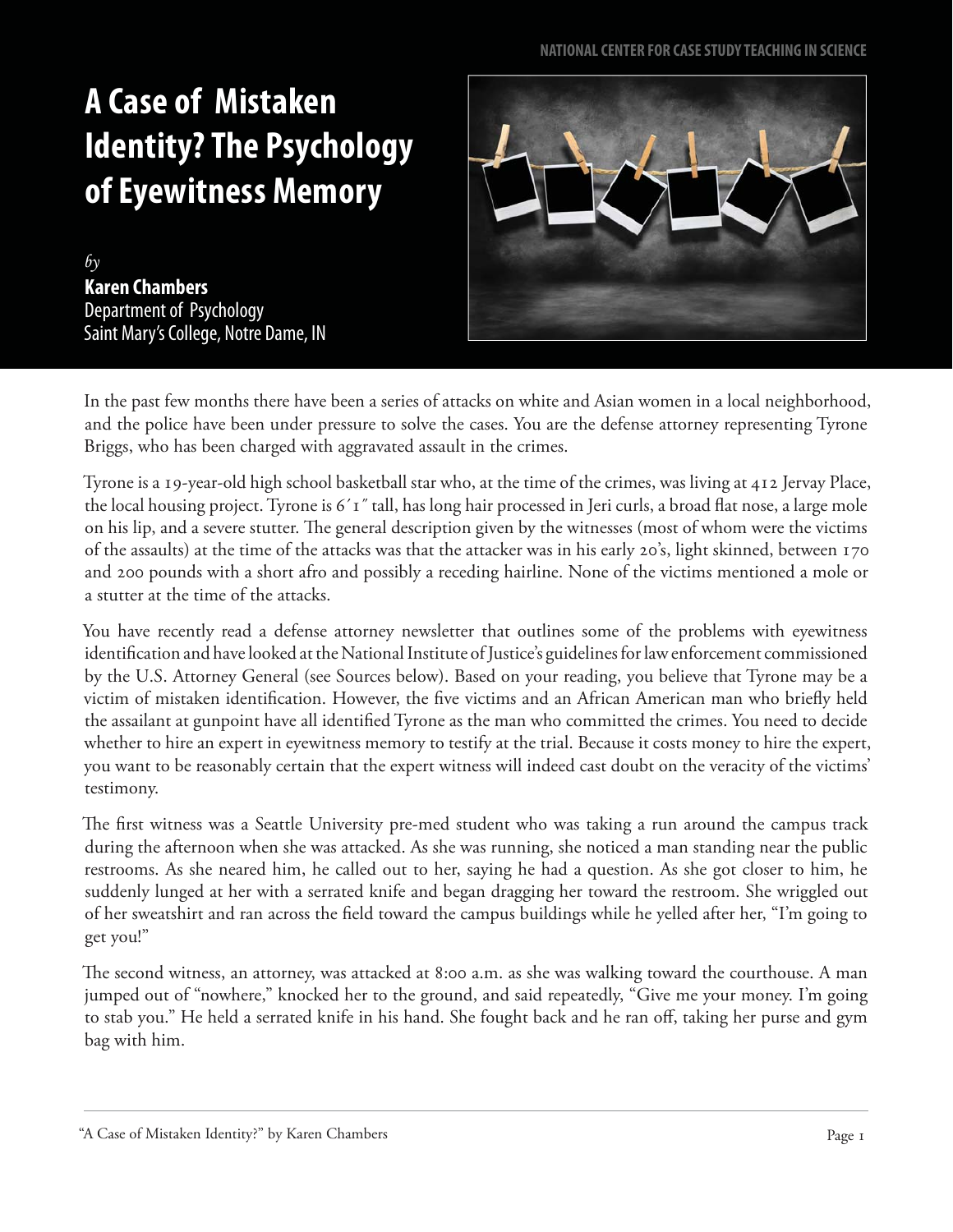The third witness, a social worker, was attacked when she parked near the housing project on her way to the hospital. A man came around the corner and walking quickly pulled out a small steak knife and said, "Your purse or your money." She started screaming and the man ran away. The encounter lasted about half a minute and was the shortest attack.

The fourth witness, another social worker, was walking to work at the hospital when a man jumped out of the bushes and grabbed her. In a low conversational tone of voice he said, "I'm going to stab you in the head. Give me your money." She offered him the five dollars that she had. He said it was not enough and began putting his hand up her skirt. She started screaming, kicking, and scratching, and managed to get away. He ran off in the opposite direction.

The fifth witness, an X-ray technician, was walking to work at the hospital when she saw a man standing in the darkened entrance to an alleyway. She kept walking. Seconds later she was lying on the ground dazed. The assailant had hit her in the back of the head with a fence post. He then proceeded to punch her several times in the face and then dragged her into a vacant apartment in Jervay Place, where he tore off her clothes and attempted to rape her. Another man, Karl Vance, opened the door to the vacant apartment shouting, "Hold it. I have a gun!" Mr. Vance then yelled to his girlfriend, who lived at 410 Jervay Place, to call the cops. The attacker bolted through the back door.

Within two months of the first attack and a month after the last attack the police had arrested Tyrone. The same day Tyrone was arrested, Karl Vance picked Tyrone's picture out of a series of 21 photos and indicated that he was absolutely positive of his identification. The next day the police obtained a search warrant and searched Tyrone's home. They were unable to find any stolen property, knives, or distinctive clothing. Later that day, the police brought four of the victims down to the precinct to view a lineup. The police informed the women that it was to be expected that they might have an emotional response to seeing their attacker again; however, the women were assured that the attacker could not see them.

After an hour, the police informed the women that they could not get enough people together to ensure that the person in custody would have a fair lineup so they would have to do a photo lineup instead. Because Tyrone had a prominent mole on his lip, the police followed standard procedure and made sure that all of the photos had a similar mole so that Tyrone would not stand out. All four of the victims looked at the photo lineup and selected Tyrone's picture. However, they indicated that they were uncertain and chose the person who looked most like their attacker. The fifth victim selected Tyrone from the same photo lineup a week later.

One week later the victims were brought back in for a live lineup. Tyrone was in the lineup with six other African American men who looked similar to him. The officer who conducted the lineup did not conceal Tyrone's mole or ensure everyone had a similar feature. The officer who conducted the lineup had members of the lineup repeat phrases that were said at the time of the crimes. One of the victims noted in her written statement that the man in the lineup stuttered and her attacker did not. Several others noted that he seemed "nervous" because of the stutter. However, all of the victims as well as Karl Vance selected Tyrone.

As the defense lawyer, you need to decide whether to hire the expert witness. Questions for you to ponder include:

- 1. Do you think that Tyrone Briggs might be a victim of false identification? Why or why not?
- 2. What factors are present that make the witnesses reliable?
- 3. What factors are present that make the witnesses unreliable?